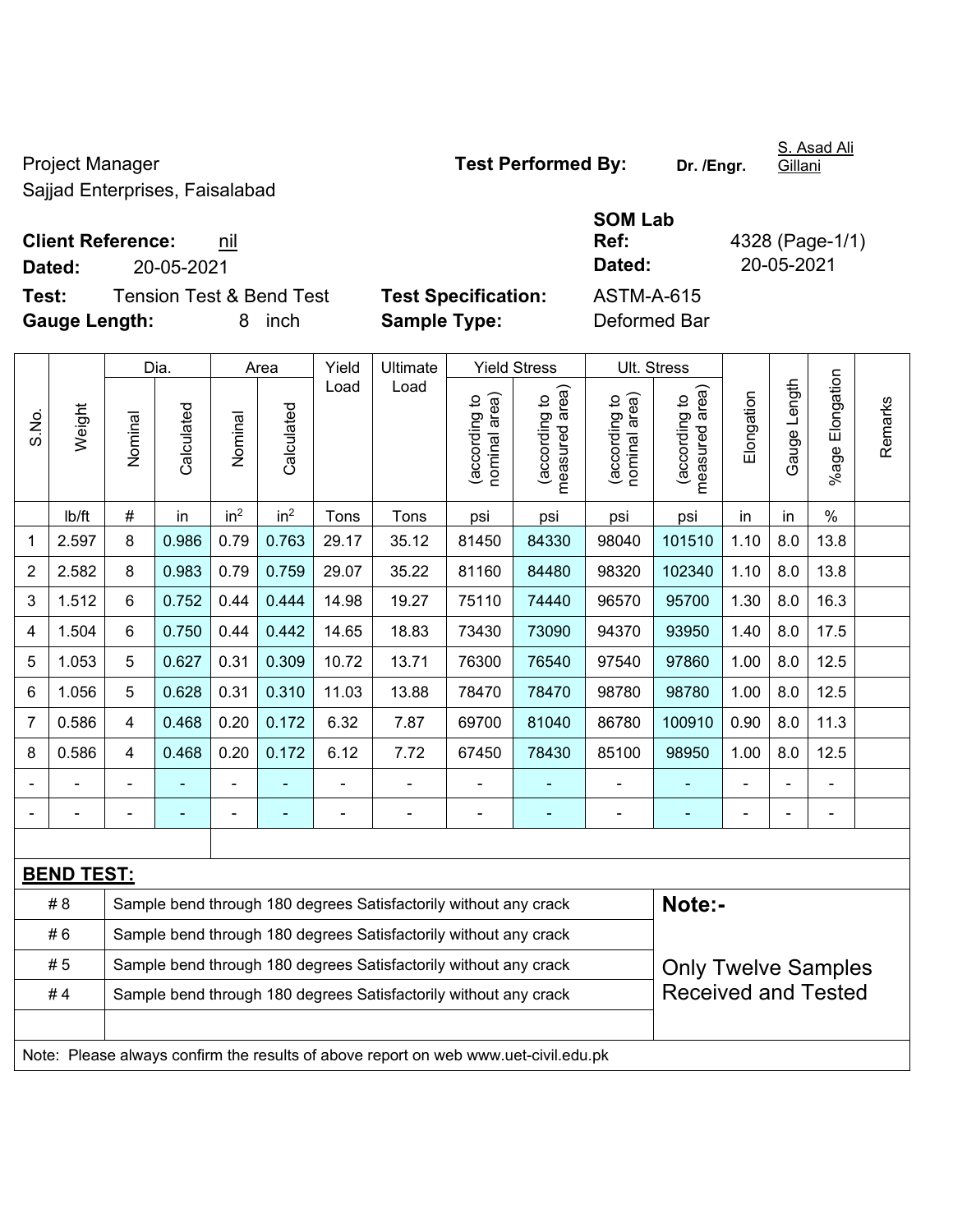Project Manager Liberty Builders, Lahore

# **Client Reference:** ST/UET/ 20210520

**Dated:** 20-05-2021 **Dated:** 20-05-2021

**Test:** Tension Test & Bend Test **Test Specification:** ASTM-A-615 **Gauge Length:** 8 inch **Sample Type:** Deformed Bar( Moiz Steel)

|                | --------------- |                          |            |                 | $ \cdot $       | --------- - <i>- -</i> --- |          |                                | $500$ $\ldots$ $500$ $\ldots$ $500$ $\ldots$ |                                |                                    |            |                 |                       |         |
|----------------|-----------------|--------------------------|------------|-----------------|-----------------|----------------------------|----------|--------------------------------|----------------------------------------------|--------------------------------|------------------------------------|------------|-----------------|-----------------------|---------|
|                |                 |                          | Dia.       |                 | Area            | Yield                      | Ultimate |                                | <b>Yield Stress</b>                          |                                | Ult. Stress                        |            |                 |                       |         |
| S.No.          | Weight          | Nominal                  | Calculated | Nominal         | Calculated      | Load                       | Load     | nominal area)<br>(according to | area)<br>(according to<br>measured           | nominal area)<br>(according to | area)<br>(according to<br>measured | Elongation | Length<br>Gauge | Elongation<br>$%$ age | Remarks |
|                | lb/ft           | #                        | in         | in <sup>2</sup> | in <sup>2</sup> | Tons                       | Tons     | psi                            | psi                                          | psi                            | psi                                | in         | in              | $\%$                  |         |
| $\mathbf 1$    | 1.515           | 6                        | 0.753      | 0.44            | 0.445           | 13.87                      | 20.15    | 69540                          | 68760                                        | 101020                         | 99880                              | 1.30       | 8.0             | 16.3                  |         |
| $\overline{2}$ | 1.507           | 6                        | 0.751      | 0.44            | 0.443           | 13.97                      | 20.29    | 70000                          | 69530                                        | 101680                         | 100990                             | 1.50       | 8.0             | 18.8                  |         |
| 3              | 1.516           | 6                        | 0.754      | 0.44            | 0.446           | 13.73                      | 20.25    | 68830                          | 67900                                        | 101530                         | 100160                             | 1.50       | 8.0             | 18.8                  |         |
|                |                 |                          |            |                 |                 |                            |          |                                |                                              |                                |                                    |            |                 |                       |         |
|                |                 |                          |            |                 |                 |                            |          |                                |                                              |                                |                                    |            |                 |                       |         |
|                |                 |                          |            |                 |                 |                            |          |                                |                                              |                                |                                    |            |                 |                       |         |
|                |                 |                          |            |                 |                 |                            |          |                                |                                              |                                |                                    |            |                 |                       |         |
|                |                 | $\overline{\phantom{0}}$ |            |                 |                 |                            |          |                                |                                              |                                |                                    |            |                 |                       |         |
|                |                 |                          |            |                 |                 |                            |          |                                |                                              |                                |                                    |            |                 |                       |         |

**BEND TEST:**  #6 Sample bend through 180 degrees Satisfactorily without any crack **Note:**-Only Four Samples Received and Tested Note: Please always confirm the results of above report on web www.uet-civil.edu.pk

- - - - - - - - - - - - - - -

Abdul Ghafar **Test Performed By:** Dr. /Engr. M. Rehan Ashraf

**SOM Lab Ref:** 4329(Page-1/1)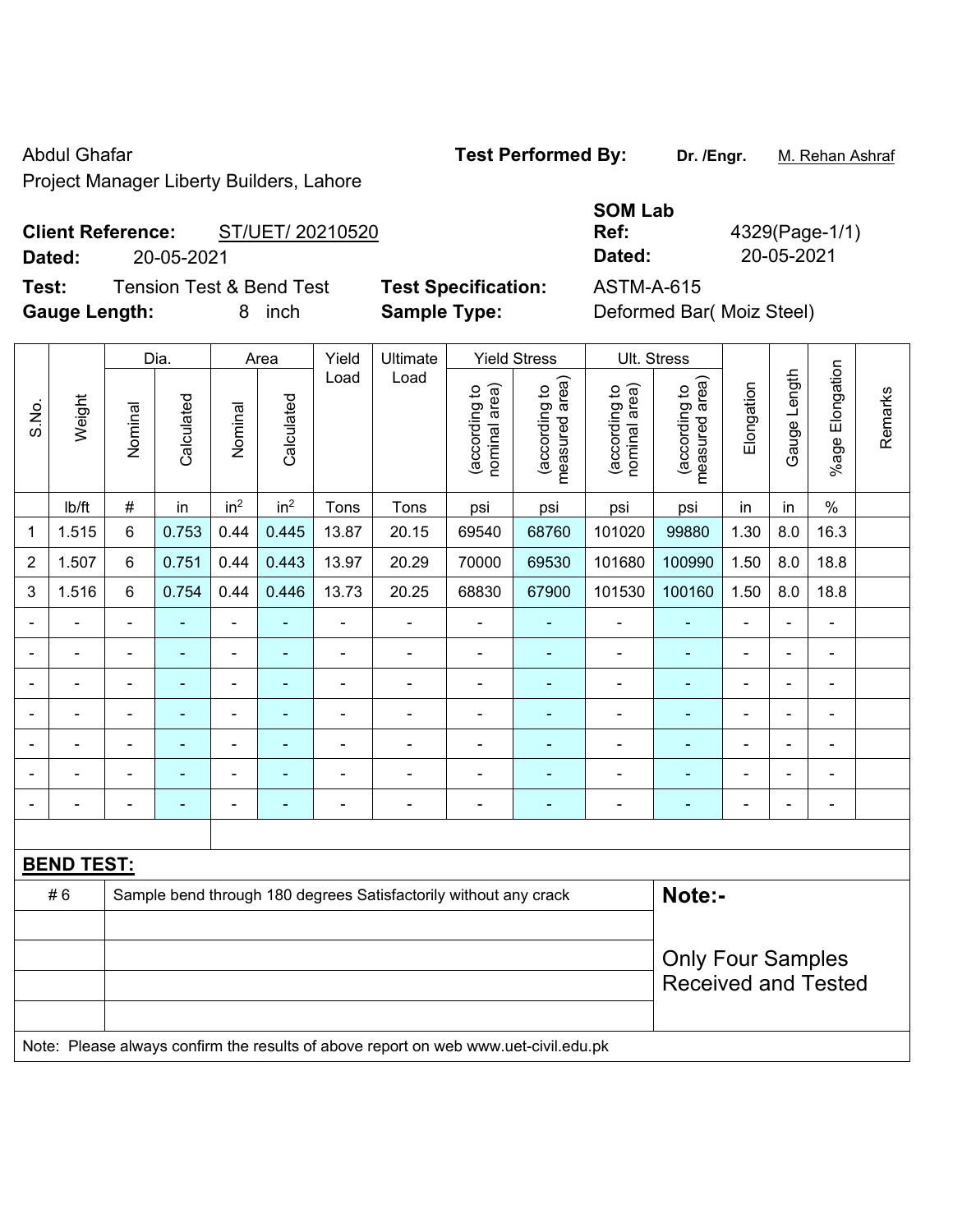Muhammad Shahbaz **Test Performed By:** Dr. /Engr. Imperium Hospitality (Pvt) Ltd. Lahore

S. Asad Ali Gillani

**Client Reference:** IHPL/Steel/074 **Dated:** 17-05-2021 **Dated:** 20-05-2021 **Test:** Tension Test & Bend Test Test Specification:

| <b>SOM Lab</b> |                |
|----------------|----------------|
| Ref:           | 4331(Page-1/1) |
| Dated:         | 20-05-2021     |
| ASTM-A-615     |                |
| $\sim$ $\sim$  |                |

**Gauge Length:** 8 inch **Sample Type:** Deformed Bar

|                |                   |                         | Dia.                                                             |                 | Area            | Yield          | Ultimate                                                                            |                                | <b>Yield Stress</b>             |                                | Ult. Stress                                            |                |                |                          |         |
|----------------|-------------------|-------------------------|------------------------------------------------------------------|-----------------|-----------------|----------------|-------------------------------------------------------------------------------------|--------------------------------|---------------------------------|--------------------------------|--------------------------------------------------------|----------------|----------------|--------------------------|---------|
| S.No.          | Weight            | Nominal                 | Calculated                                                       | Nominal         | Calculated      | Load           | Load                                                                                | nominal area)<br>(according to | (according to<br>measured area) | nominal area)<br>(according to | (according to<br>measured area)                        | Elongation     | Gauge Length   | Elongation<br>%agel      | Remarks |
|                | Ib/ft             | $\#$                    | in                                                               | in <sup>2</sup> | in <sup>2</sup> | Tons           | Tons                                                                                | psi                            | psi                             | psi                            | psi                                                    | in             | in             | $\%$                     |         |
| 1              | 0.643             | $\overline{\mathbf{4}}$ | 0.491                                                            | 0.20            | 0.189           | 5.32           | 8.18                                                                                | 58680                          | 62100                           | 90150                          | 95400                                                  | 1.20           | 8.0            | 15.0                     |         |
| $\overline{2}$ | 0.644             | $\overline{4}$          | 0.491                                                            | 0.20            | 0.189           | 5.50           | 8.41                                                                                | 60700                          | 64240                           | 92740                          | 98140                                                  | 1.30           | 8.0            | 16.3                     |         |
| 3              | 0.645             | $\overline{\mathbf{4}}$ | 0.492                                                            | 0.20            | 0.190           | 5.45           | 8.43                                                                                | 60140                          | 63310                           | 92960                          | 97860                                                  | 1.40           | 8.0            | 17.5                     |         |
|                |                   | $\blacksquare$          | L,                                                               | $\blacksquare$  |                 | $\blacksquare$ | L,                                                                                  | ÷,                             | ä,                              | ÷,                             | $\blacksquare$                                         | ä,             |                | $\blacksquare$           |         |
|                |                   |                         | ÷,                                                               | ÷,              |                 | ä,             | ä,                                                                                  | ä,                             | ٠                               | $\blacksquare$                 | ä,                                                     | $\blacksquare$ |                | ÷,                       |         |
|                |                   |                         |                                                                  | ۰               |                 |                |                                                                                     |                                |                                 |                                |                                                        |                |                | $\blacksquare$           |         |
|                |                   |                         | $\blacksquare$                                                   | $\blacksquare$  |                 |                | L.                                                                                  | $\blacksquare$                 | $\blacksquare$                  | $\blacksquare$                 | $\blacksquare$                                         | $\blacksquare$ |                | $\blacksquare$           |         |
|                | $\blacksquare$    | $\blacksquare$          | ÷,                                                               | $\blacksquare$  |                 | Ě.             | ÷                                                                                   | ä,                             | $\blacksquare$                  | $\qquad \qquad \blacksquare$   | $\blacksquare$                                         | ä,             | $\blacksquare$ | $\overline{\phantom{a}}$ |         |
|                |                   |                         | ÷                                                                | ۰               |                 | Ē,             | ÷                                                                                   | ÷                              | $\blacksquare$                  | $\blacksquare$                 | ٠                                                      | $\blacksquare$ |                | $\blacksquare$           |         |
|                | $\blacksquare$    | $\blacksquare$          | $\blacksquare$                                                   | ÷,              |                 | $\blacksquare$ | ÷                                                                                   | ÷                              | $\blacksquare$                  | $\blacksquare$                 | ٠                                                      | $\blacksquare$ |                | $\overline{\phantom{a}}$ |         |
|                |                   |                         |                                                                  |                 |                 |                |                                                                                     |                                |                                 |                                |                                                        |                |                |                          |         |
|                | <b>BEND TEST:</b> |                         |                                                                  |                 |                 |                |                                                                                     |                                |                                 |                                |                                                        |                |                |                          |         |
|                | #4                |                         |                                                                  |                 |                 |                | Sample bend through 180 degrees Satisfactorily without any crack                    |                                |                                 |                                | Note:-                                                 |                |                |                          |         |
|                | #4                |                         | Sample bend through 180 degrees Satisfactorily without any crack |                 |                 |                |                                                                                     |                                |                                 |                                |                                                        |                |                |                          |         |
|                |                   |                         |                                                                  |                 |                 |                |                                                                                     |                                |                                 |                                | <b>Only Five Samples</b><br><b>Received and Tested</b> |                |                |                          |         |
|                |                   |                         |                                                                  |                 |                 |                |                                                                                     |                                |                                 |                                |                                                        |                |                |                          |         |
|                |                   |                         |                                                                  |                 |                 |                | Note: Please always confirm the results of above report on web www.uet-civil.edu.pk |                                |                                 |                                |                                                        |                |                |                          |         |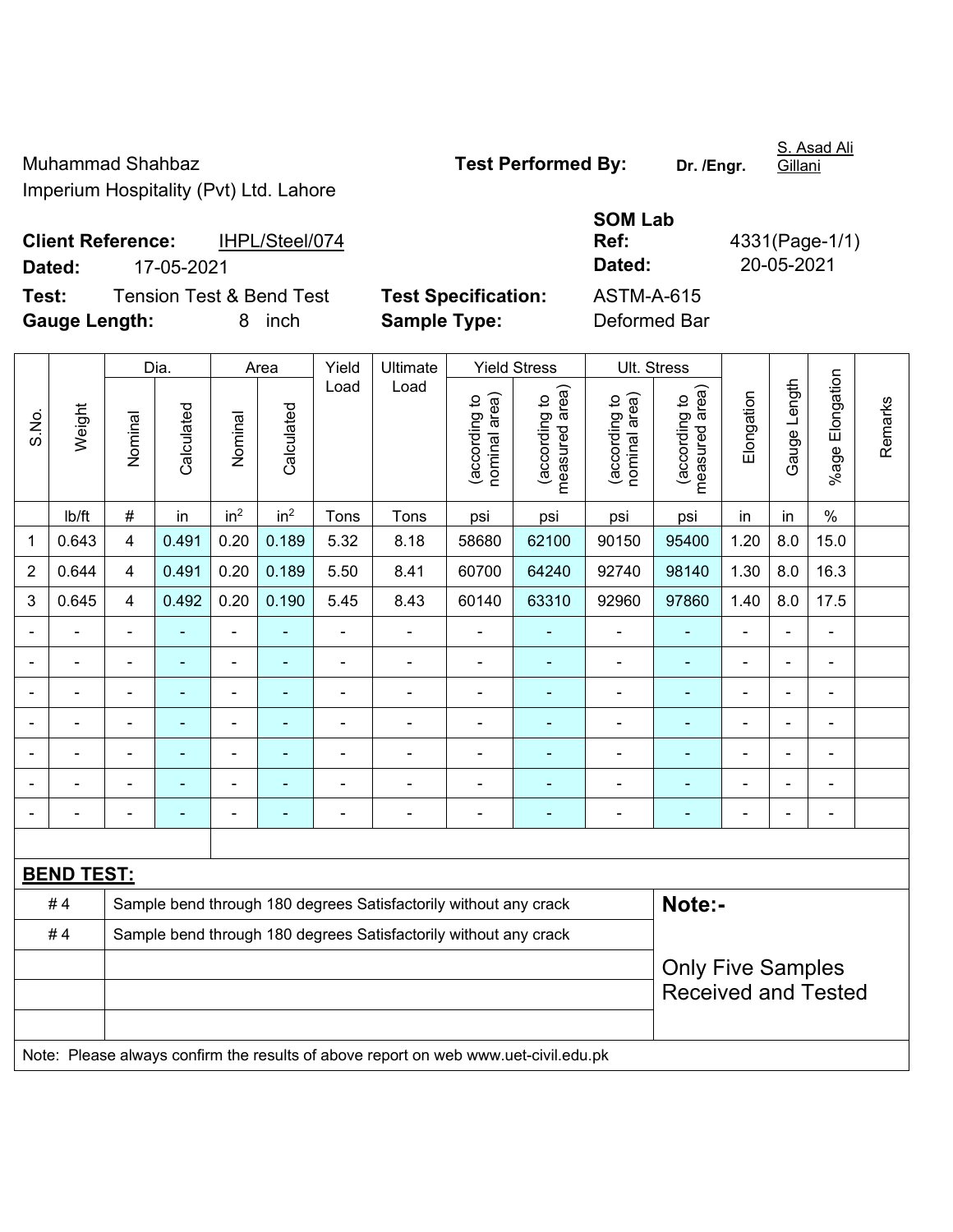Sub Divisional Officer **Test Performed By:** Dr. /Engr. Buildings Sub Division No. 6, Lahore

**Client Reference:** 131/Sd-6th **Dated:** 23-04-2021 **Dated:** 20-05-2021 **Test:** Tension Test & Bend Test **Test Specification:** 

**Gauge Length:** 8 inch **Sample Type:** Deformed Bar

| 4332(Page-1/1) |
|----------------|
| 20-05-2021     |
|                |
|                |

|                |                          |                | Dia.                   |                 | Area            | Yield<br>Ultimate |                                                                                     | <b>Yield Stress</b>            |                                 | Ult. Stress                    |                                 |                          |                |                              |         |
|----------------|--------------------------|----------------|------------------------|-----------------|-----------------|-------------------|-------------------------------------------------------------------------------------|--------------------------------|---------------------------------|--------------------------------|---------------------------------|--------------------------|----------------|------------------------------|---------|
| S.No.          | Weight                   | Nominal        | Calculated             | Nominal         | Calculated      | Load              | Load                                                                                | (according to<br>nominal area) | measured area)<br>(according to | (according to<br>nominal area) | (according to<br>measured area) | Elongation               | Gauge Length   | %age Elongation              | Remarks |
|                | lb/ft                    | $\#$           | in                     | in <sup>2</sup> | in <sup>2</sup> | Tons              | Tons                                                                                | psi                            | psi                             | psi                            | psi                             | in                       | in             | $\%$                         |         |
| 1              | 0.656                    | 4              | 0.496                  | 0.20            | 0.193           | 5.71              | 8.53                                                                                | 62950                          | 65230                           | 94090                          | 97500                           | 1.00                     | 8.0            | 12.5                         |         |
| $\overline{2}$ | 0.655                    | 4              | 0.494                  | 0.20            | 0.192           | 6.12              | 8.48                                                                                | 67450                          | 70260                           | 93530                          | 97420                           | 1.10                     | 8.0            | 13.8                         |         |
| $\blacksquare$ | L.                       | $\blacksquare$ | $\blacksquare$         | $\blacksquare$  | $\blacksquare$  | $\overline{a}$    | L.                                                                                  | $\blacksquare$                 | ä,                              | $\blacksquare$                 | $\blacksquare$                  | $\overline{a}$           | $\blacksquare$ | ÷,                           |         |
| $\blacksquare$ | Ξ.                       | $\blacksquare$ | $\blacksquare$         | $\blacksquare$  | ٠               | $\blacksquare$    | ÷                                                                                   | $\blacksquare$                 | $\blacksquare$                  | $\overline{\phantom{a}}$       | $\blacksquare$                  | $\blacksquare$           | $\blacksquare$ | ۰                            |         |
| $\blacksquare$ | ä,                       | $\blacksquare$ | $\blacksquare$         | $\blacksquare$  | $\blacksquare$  | $\blacksquare$    | $\overline{\phantom{a}}$                                                            | $\blacksquare$                 | $\blacksquare$                  | $\overline{\phantom{a}}$       | ٠                               | $\blacksquare$           | $\blacksquare$ | $\qquad \qquad \blacksquare$ |         |
| ٠              | $\overline{\phantom{0}}$ | $\blacksquare$ | $\blacksquare$         | $\blacksquare$  | $\blacksquare$  | $\blacksquare$    | -                                                                                   | $\blacksquare$                 | ÷,                              | $\blacksquare$                 | $\blacksquare$                  | $\overline{\phantom{a}}$ | $\frac{1}{2}$  | $\overline{\phantom{0}}$     |         |
| $\blacksquare$ | $\blacksquare$           | $\blacksquare$ | $\blacksquare$         | $\blacksquare$  | $\blacksquare$  | $\blacksquare$    | $\blacksquare$                                                                      | $\blacksquare$                 | $\blacksquare$                  | $\blacksquare$                 | $\blacksquare$                  | $\blacksquare$           | $\blacksquare$ | ÷,                           |         |
| $\blacksquare$ | ÷                        | $\blacksquare$ | ÷,                     | $\blacksquare$  | ÷               | $\blacksquare$    | $\blacksquare$                                                                      | $\blacksquare$                 | ÷,                              | ÷,                             | ä,                              | $\blacksquare$           | $\blacksquare$ | ÷                            |         |
|                |                          |                |                        |                 |                 | L,                | ä,                                                                                  | ä,                             | ä,                              | $\blacksquare$                 | ä,                              | L,                       |                | $\blacksquare$               |         |
|                |                          |                |                        |                 | ٠               | ÷                 | $\blacksquare$                                                                      | ٠                              | $\overline{\phantom{0}}$        | $\blacksquare$                 | $\blacksquare$                  | $\blacksquare$           |                | $\qquad \qquad \blacksquare$ |         |
|                |                          |                |                        |                 |                 |                   |                                                                                     |                                |                                 |                                |                                 |                          |                |                              |         |
|                | <b>BEND TEST:</b>        |                |                        |                 |                 |                   |                                                                                     |                                |                                 |                                |                                 |                          |                |                              |         |
|                | --                       |                | No Bend test performed |                 |                 |                   |                                                                                     |                                |                                 |                                | Note:-                          |                          |                |                              |         |
|                |                          |                |                        |                 |                 |                   |                                                                                     |                                |                                 |                                |                                 |                          |                |                              |         |
|                |                          |                |                        |                 |                 |                   |                                                                                     |                                |                                 |                                | <b>Only Two Samples</b>         |                          |                |                              |         |
|                |                          |                |                        |                 |                 |                   |                                                                                     |                                |                                 |                                | <b>Received and Tested</b>      |                          |                |                              |         |
|                |                          |                |                        |                 |                 |                   |                                                                                     |                                |                                 |                                |                                 |                          |                |                              |         |
|                |                          |                |                        |                 |                 |                   | Note: Please always confirm the results of above report on web www.uet-civil.edu.pk |                                |                                 |                                |                                 |                          |                |                              |         |

S. Asad Ali Gillani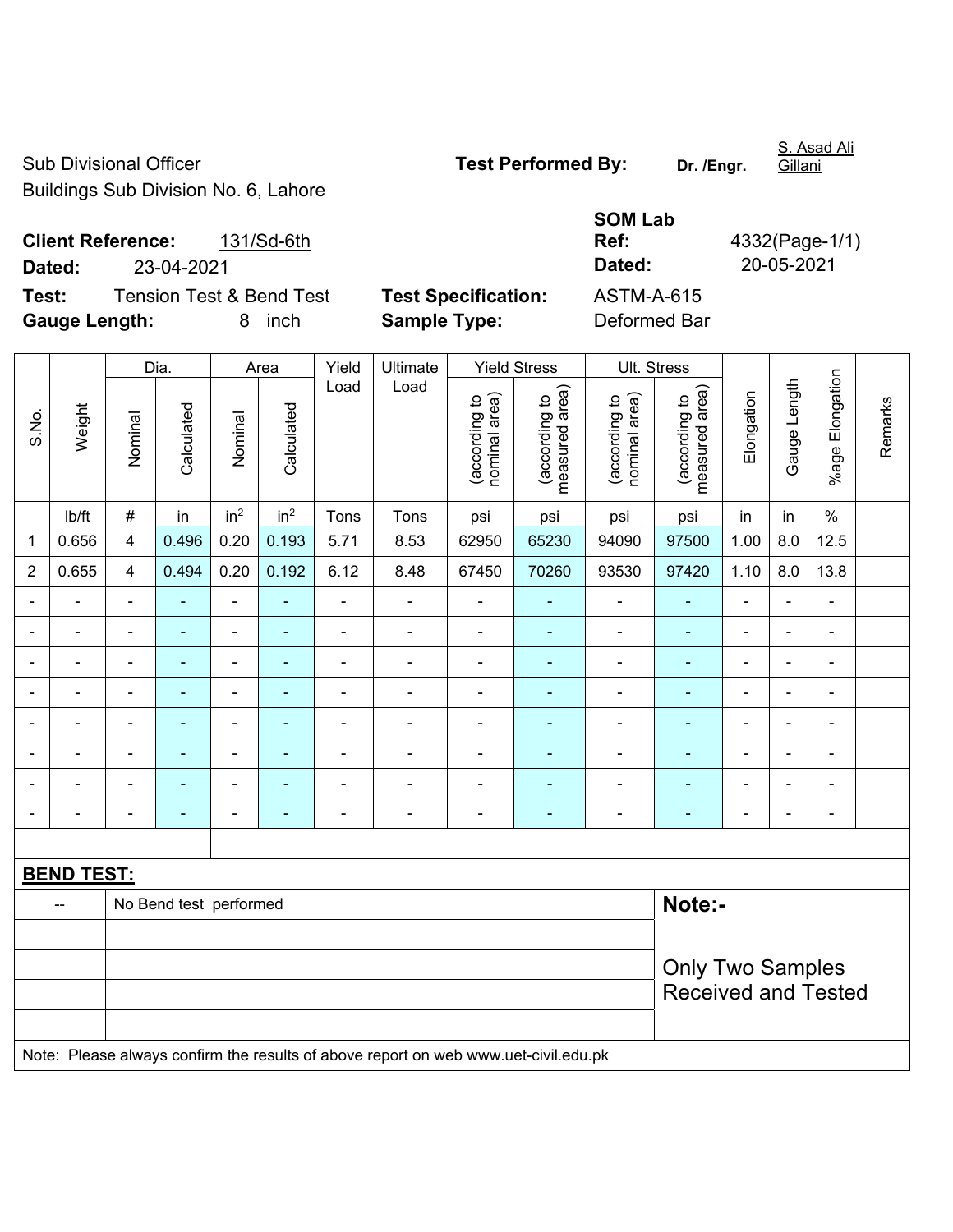Asif Javed **Test Performed By:** Dr. /Engr.

S. Asad Ali Gillani

Resident Engr, New Vision Engineering Consultant,

| <b>Client Reference:</b> |                                     |   | NVC/GCWUS/T-04 |                            | Ref:              |
|--------------------------|-------------------------------------|---|----------------|----------------------------|-------------------|
| Dated:                   | 17-04-2021                          |   |                |                            | Dated:            |
| Test:                    | <b>Tension Test &amp; Bend Test</b> |   |                | <b>Test Specification:</b> | <b>ASTM-A-615</b> |
| <b>Gauge Length:</b>     |                                     | 8 | inch           | <b>Sample Type:</b>        | Deformed Bar      |

**SOM Lab Ref:** 4333 (Page-1/1) **Dated:** 17-04-2021 **Dated:** 20-05-2021

|                |                                                                                     |         | Dia.                                                             |                 | Area            | Yield | Ultimate                                                         |                                | <b>Yield Stress</b>                         |                                | Ult. Stress                     |                |              |                           |         |
|----------------|-------------------------------------------------------------------------------------|---------|------------------------------------------------------------------|-----------------|-----------------|-------|------------------------------------------------------------------|--------------------------------|---------------------------------------------|--------------------------------|---------------------------------|----------------|--------------|---------------------------|---------|
| S.No.          | Weight                                                                              | Nominal | Calculated                                                       | Nominal         | Calculated      | Load  | Load                                                             | nominal area)<br>(according to | (according to<br>measured area)<br>measured | nominal area)<br>(according to | (according to<br>measured area) | Elongation     | Gauge Length | Elongation<br>$%$ age $ $ | Remarks |
|                | lb/ft                                                                               | $\#$    | in                                                               | in <sup>2</sup> | in <sup>2</sup> | Tons  | Tons                                                             | psi                            | psi                                         | psi                            | psi                             | in             | in           | $\%$                      |         |
| 1              | 2.674                                                                               | 8       | 1.000                                                            | 0.79            | 0.786           | 23.62 | 33.51                                                            | 65940                          | 66280                                       | 93540                          | 94020                           | 1.30           | 8.0          | 16.3                      |         |
| $\overline{2}$ | 2.679                                                                               | 8       | 1.001                                                            | 0.79            | 0.787           | 24.46 | 34.07                                                            | 68300                          | 68560                                       | 95110                          | 95470                           | 1.40           | 8.0          | 17.5                      |         |
| 3              | 1.506                                                                               | 6       | 0.751                                                            | 0.44            | 0.443           | 13.40 | 19.06                                                            | 67190                          | 66740                                       | 95550                          | 94900                           | 1.30           | 8.0          | 16.3                      |         |
| 4              | 1.493                                                                               | 6       | 0.748                                                            | 0.44            | 0.439           | 12.92 | 18.65                                                            | 64740                          | 64890                                       | 93510                          | 93720                           | 1.20           | 8.0          | 15.0                      |         |
| 5              | 1.058                                                                               | 5       | 0.629                                                            | 0.31            | 0.311           | 10.01 | 13.46                                                            | 71220                          | 70990                                       | 95730                          | 95420                           | 1.30           | 8.0          | 16.3                      |         |
| 6              | 1.061                                                                               | 5       | 0.630                                                            | 0.31            | 0.312           | 10.21 | 13.66                                                            | 72670                          | 72200                                       | 97180                          | 96560                           | 1.30           | 8.0          | 16.3                      |         |
| $\overline{7}$ | 0.673                                                                               | 4       | 0.502                                                            | 0.20            | 0.198           | 6.44  | 8.84                                                             | 71040                          | 71760                                       | 97460                          | 98440                           | 1.00           | 8.0          | 12.5                      |         |
| 8              | 0.673                                                                               | 4       | 0.502                                                            | 0.20            | 0.198           | 6.75  | 9.14                                                             | 74420                          | 75170                                       | 100830                         | 101850                          | 0.90           | 8.0          | 11.3                      |         |
|                |                                                                                     |         |                                                                  |                 |                 |       |                                                                  | ä,                             |                                             |                                |                                 |                |              |                           |         |
|                |                                                                                     |         | ÷                                                                | $\blacksquare$  |                 | ÷,    | $\blacksquare$                                                   | $\qquad \qquad \blacksquare$   | $\qquad \qquad \blacksquare$                | $\blacksquare$                 | ۰                               | $\blacksquare$ | ä,           | ÷,                        |         |
|                |                                                                                     |         |                                                                  |                 |                 |       |                                                                  |                                |                                             |                                |                                 |                |              |                           |         |
|                | <b>BEND TEST:</b>                                                                   |         |                                                                  |                 |                 |       |                                                                  |                                |                                             |                                |                                 |                |              |                           |         |
|                | # 8                                                                                 |         |                                                                  |                 |                 |       | Sample bend through 180 degrees Satisfactorily without any crack |                                |                                             |                                | Note:-                          |                |              |                           |         |
|                | #6                                                                                  |         | Sample bend through 180 degrees Satisfactorily without any crack |                 |                 |       |                                                                  |                                |                                             |                                |                                 |                |              |                           |         |
|                | #5                                                                                  |         |                                                                  |                 |                 |       | Sample bend through 180 degrees Satisfactorily without any crack |                                |                                             |                                | <b>Only Twelve Samples</b>      |                |              |                           |         |
|                | #4                                                                                  |         |                                                                  |                 |                 |       | Sample bend through 180 degrees Satisfactorily without any crack |                                |                                             |                                | <b>Received and Tested</b>      |                |              |                           |         |
|                |                                                                                     |         |                                                                  |                 |                 |       |                                                                  |                                |                                             |                                |                                 |                |              |                           |         |
|                | Note: Please always confirm the results of above report on web www.uet-civil.edu.pk |         |                                                                  |                 |                 |       |                                                                  |                                |                                             |                                |                                 |                |              |                           |         |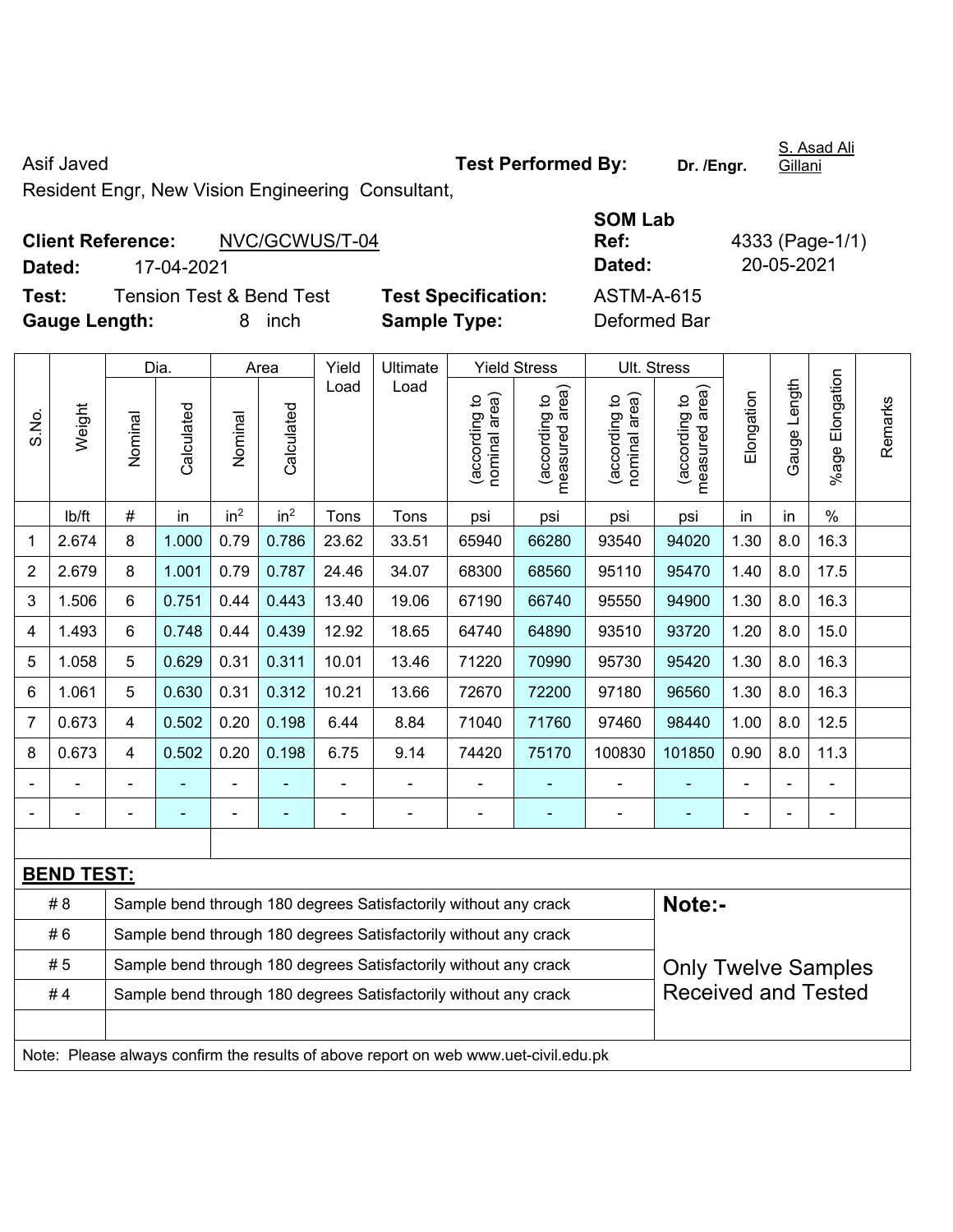Maj Adnan khalid® **Test Performed By: Dr. /Engr.** S. Asad Ali Gillani

Dy Dir MTL, Const of 1 Kanal, NGV 52, Units at DRGCC DHA Ph-VI, (M/S Linker Developers (Pvt) Ltd.)

**Client Reference:** 408/241/E/Lab/73/402 **SOM Lab Ref:** 4334(Page-1/1)

**Gauge Length:** 8 inch **Sample Type:** Deformed Bar (Mugal Steel)

**Dated:** 21-05-2021 **Dated:** 20-05-2021

|                |                                                                                     |                                                                                              | Dia.                                                             |                 | Area            | Yield<br>Ultimate<br><b>Yield Stress</b> |                                                                  |                                | Ult. Stress                     |                                |                                 |                |              |                          |         |
|----------------|-------------------------------------------------------------------------------------|----------------------------------------------------------------------------------------------|------------------------------------------------------------------|-----------------|-----------------|------------------------------------------|------------------------------------------------------------------|--------------------------------|---------------------------------|--------------------------------|---------------------------------|----------------|--------------|--------------------------|---------|
| S.No.          | Weight                                                                              | Nominal                                                                                      | Calculated                                                       | Nominal         | Calculated      | Load                                     | Load                                                             | nominal area)<br>(according to | (according to<br>measured area) | nominal area)<br>(according to | (according to<br>measured area) | Elongation     | Gauge Length | %age Elongation          | Remarks |
|                | lb/ft                                                                               | $\#$                                                                                         | in                                                               | in <sup>2</sup> | in <sup>2</sup> | Tons                                     | Tons                                                             | psi                            | psi                             | psi                            | psi                             | in             | in           | $\%$                     |         |
| 1              | 2.678                                                                               | 8                                                                                            | 1.001                                                            | 0.79            | 0.787           | 24.72                                    | 35.14                                                            | 69010                          | 69280                           | 98100                          | 98470                           | 1.00           | 8.0          | 12.5                     |         |
| $\overline{2}$ | 2.654                                                                               | 8                                                                                            | 0.997                                                            | 0.79            | 0.780           | 24.22                                    | 35.17                                                            | 67620                          | 68490                           | 98180                          | 99440                           | 1.10           | 8.0          | 13.8                     |         |
| 3              | 1.527                                                                               | 6                                                                                            | 0.756                                                            | 0.44            | 0.449           | 13.93                                    | 19.11                                                            | 69850                          | 68450                           | 95800                          | 93880                           | 1.20           | 8.0          | 15.0                     |         |
| 4              | 1.503                                                                               | 6                                                                                            | 0.750                                                            | 0.44            | 0.442           | 13.88                                    | 19.08                                                            | 69590                          | 69280                           | 95650                          | 95220                           | 1.10           | 8.0          | 13.8                     |         |
| 5              | 0.673                                                                               | 4                                                                                            | 0.502                                                            | 0.20            | 0.198           | 6.34                                     | 8.84                                                             | 69920                          | 70630                           | 97460                          | 98440                           | 1.00           | 8.0          | 12.5                     |         |
| 6              | 0.665                                                                               | 4                                                                                            | 0.498                                                            | 0.20            | 0.195           | 6.34                                     | 8.87                                                             | 69920                          | 71710                           | 97800                          | 100300                          | 0.90           | 8.0          | 11.3                     |         |
|                |                                                                                     | $\blacksquare$                                                                               | ä,                                                               | $\blacksquare$  | ٠               | $\blacksquare$                           | $\blacksquare$                                                   | $\blacksquare$                 | $\overline{\phantom{0}}$        | $\blacksquare$                 | $\blacksquare$                  | $\blacksquare$ |              | ä,                       |         |
|                |                                                                                     |                                                                                              |                                                                  | $\blacksquare$  |                 |                                          |                                                                  | ÷                              |                                 | $\blacksquare$                 | $\blacksquare$                  |                |              |                          |         |
|                |                                                                                     |                                                                                              |                                                                  |                 |                 |                                          |                                                                  |                                |                                 | $\blacksquare$                 | ۳                               |                |              |                          |         |
|                |                                                                                     |                                                                                              |                                                                  |                 |                 |                                          |                                                                  |                                |                                 | Ē,                             | -                               |                |              | $\overline{\phantom{0}}$ |         |
|                |                                                                                     |                                                                                              |                                                                  |                 |                 |                                          |                                                                  |                                |                                 |                                |                                 |                |              |                          |         |
|                | <b>BEND TEST:</b>                                                                   |                                                                                              |                                                                  |                 |                 |                                          |                                                                  |                                |                                 |                                |                                 |                |              |                          |         |
|                | # 8                                                                                 |                                                                                              |                                                                  |                 |                 |                                          | Sample bend through 180 degrees Satisfactorily without any crack |                                |                                 |                                | Note:-                          |                |              |                          |         |
|                | #6                                                                                  |                                                                                              | Sample bend through 180 degrees Satisfactorily without any crack |                 |                 |                                          |                                                                  |                                |                                 |                                |                                 |                |              |                          |         |
|                | #4                                                                                  | Sample bend through 180 degrees Satisfactorily without any crack<br><b>Only Nine Samples</b> |                                                                  |                 |                 |                                          |                                                                  |                                |                                 |                                |                                 |                |              |                          |         |
|                | <b>Received and Tested</b>                                                          |                                                                                              |                                                                  |                 |                 |                                          |                                                                  |                                |                                 |                                |                                 |                |              |                          |         |
|                |                                                                                     |                                                                                              |                                                                  |                 |                 |                                          |                                                                  |                                |                                 |                                |                                 |                |              |                          |         |
|                | Note: Please always confirm the results of above report on web www.uet-civil.edu.pk |                                                                                              |                                                                  |                 |                 |                                          |                                                                  |                                |                                 |                                |                                 |                |              |                          |         |

**Test:** Tension Test & Bend Test **Test Specification:** ASTM-A-615